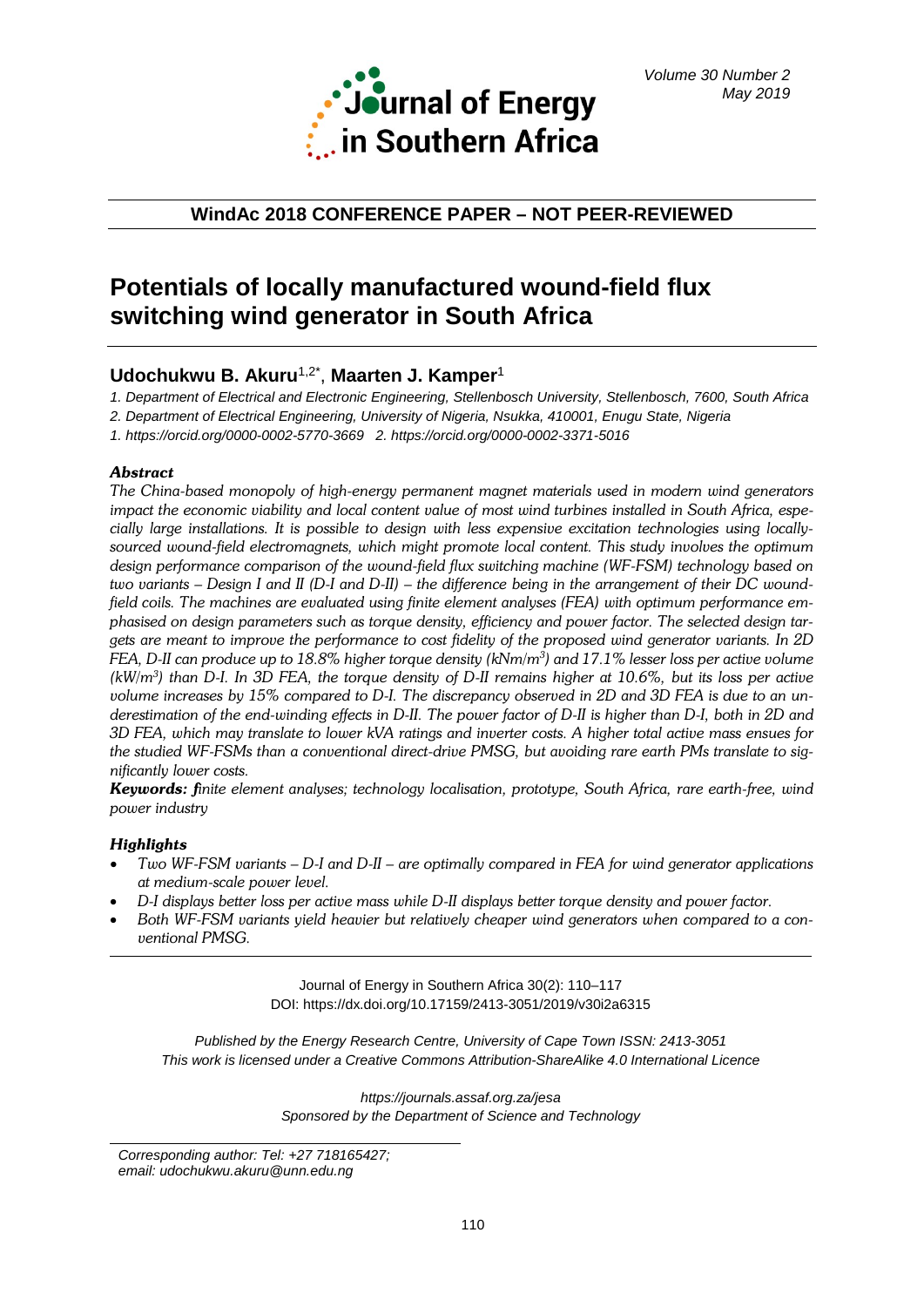#### **1. Introduction**

The latest global status report on renewable energy indicates that wind power led global renewable capacity for the third year in a row, with a cumulative installed total of 539 GW – 24.5 % of the world total [1]. The same report shows that South Africa ranked among the top counties in Africa for cumulative non-hydropower renewable energy capacity as at the end of 2017. Furthermore, it remains the only African country to have commissioned wind power projects in 2017 [1], while also being the topmost in Africa for installed wind power capacity at 1980 MW, along with an estimated cumulative capacity of 11 442 MW by 2030 [2]. To meet its planned renewable energy targets, South Africa has benchmarked, among other things, affordable electricity and technology localisation as key objectives of its draft Integrated Resource Plan 2018 [2].

A key component of the wind turbine architecture is the wind generator. It is commonly taken that doubly-fed induction generators (DFIGs) are the workhorse wind generators in the wind power industry [3]. But with the advent of larger direct-drive wind turbines, permanent magnet synchronous generators (PMSGs) are becoming increasingly relevant due to their propensity for improved torque density designs and operational efficiency performance [4, 5]. However, with the growing popularity of PMSGs comes the fact that the high cost of rare earth PMs facilitated by a monopolised market structure, with recent impulsive price swings, is one reason for recent alternative non-PM solutions, so-called rare earth-free wind generator technologies [5].

The PM flux switching machine (PM-FSM) has been commercialised for 3 MW wind turbines [6]. FSM is a re-emerging class of double-salient machines with stator-mounted and robust rotor features which makes it suitable for certain drivetrain applications [7, 8]. Just like synchronous machines, FSMs can be excited with PM (e.g., PM-FSMs) or DC wound-field coils such as wound-field FSMs (WF-FSMs). Importantly, the design and operational characteristics of the WF-FSM topology is unlike its conventional wound-rotor synchronous machine (WRSM) counterpart, such that it does not require slip rings and brushes for its DC field current excitation. To this end, the reliability of WF-FSMs is improved.

In South Africa, manufacturing and installation of wind turbines translates to premium on the imported raw materials or technology, at least, of the rare earth PMs mostly deployed in such designs. Based on estimations, 23% of global installed wind turbines use PMSGs which are designed with rare earth elements [5]. Therefore, for large wind turbines, the PM content mass, implying cost, will increase as the power level increases, especially for direct-drive wind generator systems as illustrated in Figure 1 [5, 9]. To this end, there is the possibility of designing wind generators with cheaper excitation technologies such as wound-field (WF) electromagnets which can be locally produced, and in this way the localisation drive of wind power infrastructure could be enhanced in the long run. While a 300 kW direct-drive PMSG has been fully developed and presented for the South African wind power industry [10], none which uses non-PM technology has been reported.

This study involves the semi-optimised design of the FSM technology based on two proof-of-concept wound-field variants, shown in Figure 2 as Designs I and II (D-I and D-II for short), at 300 kW power levels. The prescribed power level of the proposed wound-field machines is the so-called medium-scale power range [9]. In Figure 2, the DC coils of D-I overlaps transversally across the adjacent armature coils, while that of D-II displays a parallel overlap winding array between the DC and armature coils.



Generator size and PM content

**Figure 1: Wind turbines designed with PMSGs [5].**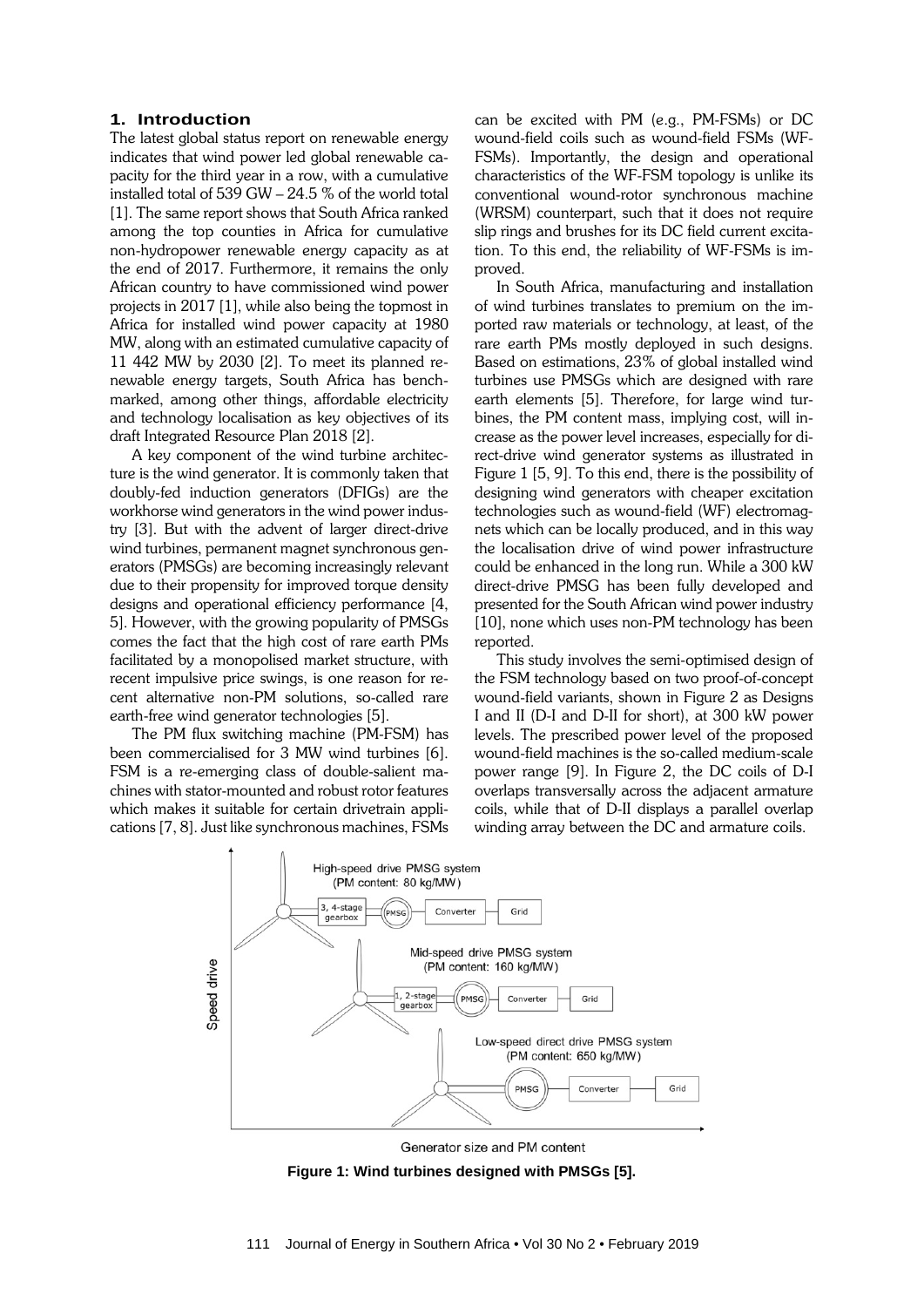

**Figure 2: Presentation of the selected WF-FSM designs: (a) D-I, and (b) D-II.**

An exhaustive characterisation of the design concept shown as D-I has been undertaken by the authors for both rare earth and rare earth-free wind generator applications, at different power levels [11]. Although D-II is a well-established WF-FSM design concept, there is no clear consideration of it as wind generator designs, not to mention the authors' ignorance of any comparison existing between the designs. Over and above, the WF-FSM generator concept is nominated for this study because, unlike the WRSM, it possesses brushless DC excitation scheme and robust rotor topology.

The proposed machines are primarily evaluated using finite element analyses (FEA) with optimum performance emphasised on design parameters such as torque density, efficiency and power factor, among others. The study is patterned similarly to that performed by Potgieter and Kamper [9], and so makes no promises on the mechanical and thermal fidelity of the design process. The selected design targets are meant to improve the electromagnetic performance to cost index of the proposed generator variants for a medium-speed wind energy drive system as shown in Figure 1. At the end of the study, an existing 10 kW manufactured prototype of D-I is experimentally reported to validate the results.

Meanwhile, a possible limitation may occur in the initial results of the studied machines at 300 kW because of the end-winding formulation assumed in the 2D FEA procedure. Besides, because of the 2D nature of the initial static FEA results, the level of magnetic saturation cannot be ascertained, but in 3D transient FEA. Thus, any such doubts initially accruing from the 2D FEA solutions have been clarified based on the 3D transient FEA calculations, also undertaken in this study.

#### **2. Optimisation process**

As already mentioned, two WF-FSM variants are benchmarked and initially designed to achieve the reference generated output power  $(P_a)$  at 300 kW. The machines are designed with a robust static FEA tool developed in-house, the so-called SEMFEM

package [12], which speeds up the simulation time while maintaining reasonable accuracy on the solutions. After obtaining the reference design, the optimisation design is set up and interfaced to the FEA models using a commercial optimiser (VisualDoC [13]), as shown in Figure 3. The optimisation is based on a simple gradient approach called the modified method of feasible directions (MMFD). Further information about the MMFD approach can be found in [14]. The optimisation problem is then processed as follows:

Minimise: 
$$
M_{Tot}
$$
 (1)

Subject to:  $P_a \approx 300 \, kW$  (2)

$$
PF \ge 0.8\tag{3}
$$

$$
\eta \ge 95\,\%
$$

$$
\Delta T_L \le 10\,\% \tag{5}
$$

where  $(M_{Tot})$  is the total active mass,  $(PF)$  is power factor,  $(\eta)$  is efficiency and  $(\Delta T_L)$  is the peak-to-peak torque ripple at rated load.



**Figure 3: An illustration of the design optimisation procedure.**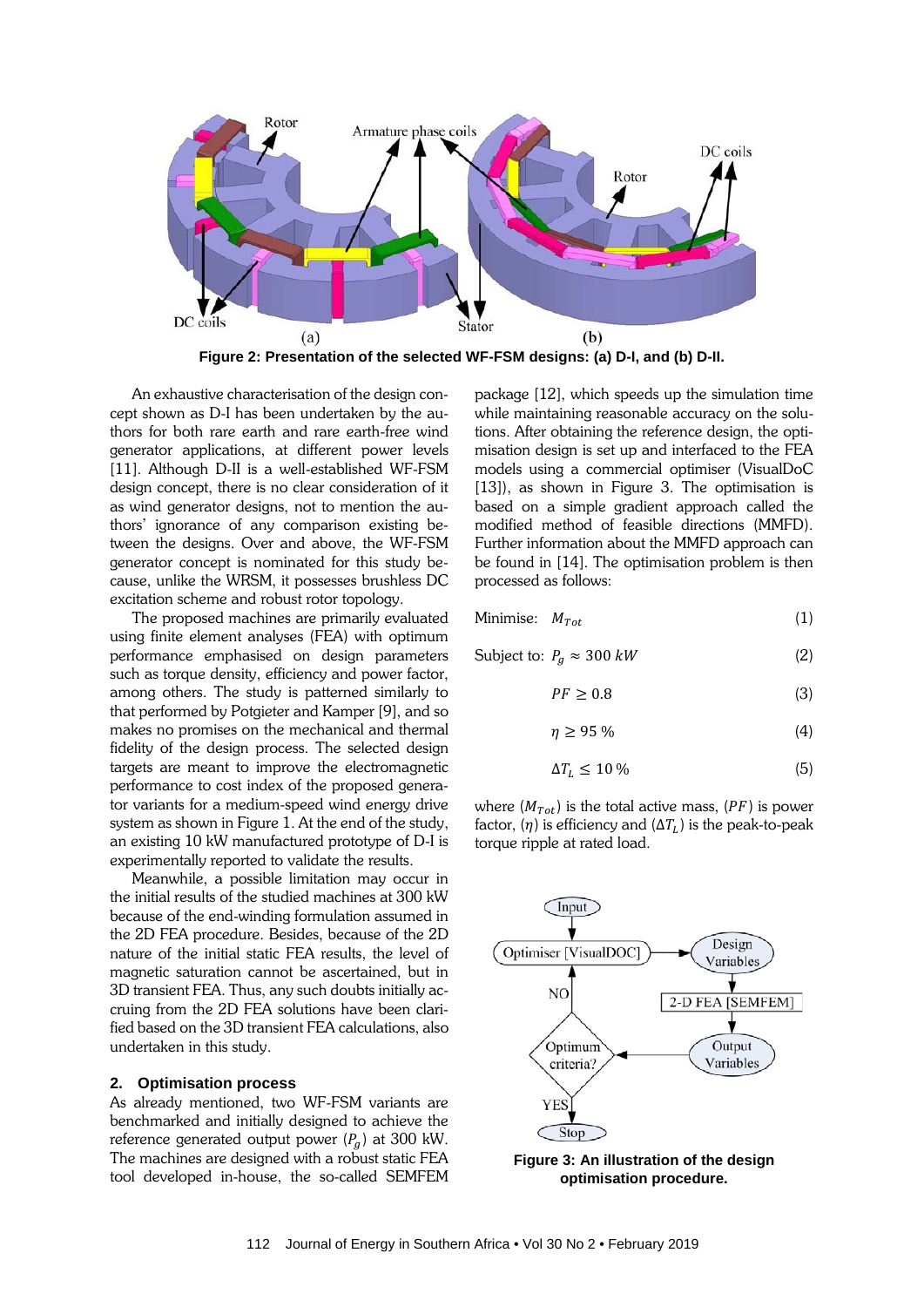A total of 14 design parameters were nominated for D-I, and 13 for D-II. In each case, the design parameters include both dimensional and non-dimensional variables, such as stator outer diameter  $(D<sub>o</sub>)$ , stator inner diameter  $(D_i)$ , stack length  $(l)$ , armature current density  $(I_s)$  and wound-field current density  $(I_{ec})$ , to mention a few. The current densities have been varied to ensure that reasonable thermal limits are respected in the final designs, notwithstanding the fact that a failsafe thermal analysis is not an objective in this study. The airgap  $(g)$ , slot filling ratios of the wound-field DC ( $k_{ec}$ ) and armature ( $k_s$ ) winding slots, as well as rated generator speed  $(n_s)$ , among others, were kept constant. After defining the design parameters, some additional formulations, necessary for the optimisation process, were implemented to describe realistic boundary conditions, and were kept as similar as possible for both designs. On completion of the optimisation runs, the final designs were collected and compared, as discussed in the following section.

#### **3. Results and discussions**

The results of the 2D FEA optimisation process are presented in Tables 1 and 2. As indicated, most of the design targets were achieved, especially for D-II. After several optimisation runs, it was proving difficult to realise the efficiency prescription for D-I without exceeding the logical limits of the defined design optimisation space. It is not a surprising occurrence, especially given that the compared evaluated total conductor losses  $(P_{cu})$  shows that the specific DC conductor losses of D-I is 13.03 kW, while that of D-II is a mere 8.64 kW, which is due to the fact that the same slot filling factors ( $k_s$  and  $k_{ec}$ ) were assumed for both designs in 2D FEA. On a closer inspection of the slot designs, such an assumption is naturally more profitable to D-II than to D-I, as shown in Figure 4. Also, the end-winding effects might have been poorly attributed in D-II, thus resulting in smaller conductor losses.

|  | Table 1: Optimum performance data of 300 kW wind generators. |
|--|--------------------------------------------------------------|
|--|--------------------------------------------------------------|

|             | $\Delta \tau_{NL}$ | $\Delta \tau_L$ | $P_{cu}$ | $P_{core}$ | РF                       | $\eta$ | $T_r$ | $M_{EFS}$ | $M_{Cu}$ | $M_{Fe}$ | $M_{Tot}$  | $P_{loss}/V_{act}$ $T_r/V_{act}$ |               | $P_a$ |
|-------------|--------------------|-----------------|----------|------------|--------------------------|--------|-------|-----------|----------|----------|------------|----------------------------------|---------------|-------|
|             | $( \% )$           | (%)             | (kW)     | (kW)       | $\overline{\phantom{a}}$ | (%)    | (kNm) | (kq)      | (kg)     | (kg)     | (kq)       | (kW/m $^3$ )                     | (k $Nm/m^3$ ) | (kW)  |
| $D-I$       | 7.85               | 8.76            | 15.63    | 3.16       | 0.79                     | 94.15  | 9.52  | 74.5      | 61.3     | 2 183.5  | 2 3 1 9 .3 | 41.38                            | 20.86         | 303   |
| $D-II$      | 6.62               | 5.56            | 10.52    | 2.32       | 0.98                     | 95.91  | 9.43  | 63.9      | 63.9     | 1 744.3  | 1 872.1    | 34.29                            | 24.79         | 302   |
| <b>PMSG</b> | 5.30               | 25.74           | 13.30    | 2.46       | 0.95                     | 95.00  | 67.00 | 114.6     | 282.3    | 967.0    | 1 363.9    | 12.11                            | 52.50         | 300   |

|             | Table 2. Optimum design data of 300 KW will generators. |                                 |             |       |      |       |              |      |                          |          |  |  |  |  |
|-------------|---------------------------------------------------------|---------------------------------|-------------|-------|------|-------|--------------|------|--------------------------|----------|--|--|--|--|
|             |                                                         | $J_{ec}$                        | $n_{\rm s}$ | $f_s$ |      | $D_i$ | $D_{\alpha}$ | g    | $k_{\rm c}$              | $k_{ec}$ |  |  |  |  |
|             |                                                         | $(A/mm^2)$ $(A/mm^2)$ $(r/min)$ |             | (Hz)  | (m)  | (m)   | (m)          | (mm) | $\overline{\phantom{a}}$ |          |  |  |  |  |
| $D-I$       | 3.50                                                    | 7.62                            | 300         | 50    | 0.37 | 0.90  | 1.25         |      | 0.45                     | 0.45     |  |  |  |  |
| $D-II$      | 3.33                                                    | 7.29                            | 300         | 50    | 0.38 | 0.79  | 1.12         | 2    | 0.45                     | 0.45     |  |  |  |  |
| <b>PMSG</b> | 4.58                                                    | $\overline{\phantom{a}}$        | 50          | 114.6 | 0.26 | 2.43  | 2.5          |      | $\overline{\phantom{a}}$ |          |  |  |  |  |

**Table 2: Optimum design data of 300 kW wind generators.**

Another observation in D-I which can be associated with its end-winding evaluation is the recorded lower power factor, which should inherently yield larger leakage reactance compared to D-II. To this end, D-II is seen with a higher power factor, which may imply lower kVA ratings and inverter losses (costs), and higher generator overload capability. Furthermore, it is observed that D-II yields 18.8% higher torque density ( $kNm/m^3$ ) and 17.1% lesser loss per active volume  $(kW/m^3)$  than D-I.

Meanwhile, note that Tables 1 and 2 also display the performance data of a 300 kW optimum conventional direct-drive PMSG as evaluated in Potgieter and Kamper. [9]. The performance of the PMSG is carefully contrasted against that of the studied WF-FSM variants designed in the mediumspeed drivetrain. It is observed that the active masses ( $M_{Tot}$ ) and torque density ( $T_r/V_{act}$ ) of D-I

and D-II is much higher than that of the PMSG. Also, in terms of the  $P_{loss}/V_{act}$  index, the value for the PMSG is significantly lower than those conceived in the WF-FSM designs. As noted in Potgieter and Kamper. [9], higher loss per active volume as observed in D-I and D-II can result in serious thermal implications, which may need to be carefully addressed.

| Table 3: Cost analyses data of 300 kW wind |
|--------------------------------------------|
| generators.                                |

|        | EFS   | Cи         | Fe      | Total      |
|--------|-------|------------|---------|------------|
|        | (USD) | (USD)      | (USD)   | (USD)      |
| D-I    | 834.4 | 686.6      | 4 803.7 | 6324.7     |
| $D-II$ | 715.7 | 715.7      | 3837.5  | 5 2 6 8 .9 |
| PMSG   | 6 876 | 3 1 6 1 .8 | 2.127.4 | 12 165.2   |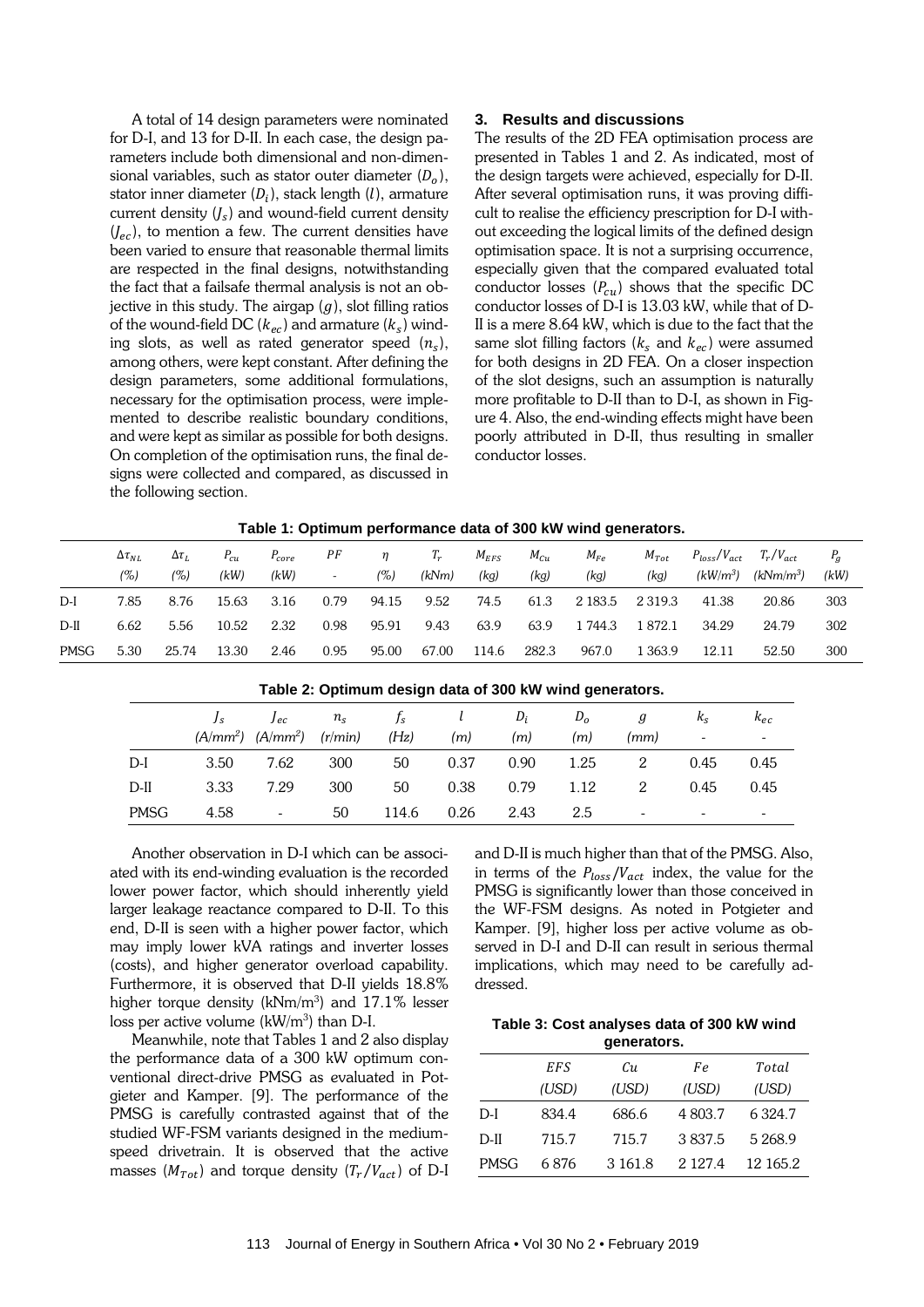

**Figure 4: Depiction of the slot filling areas in 2D FEA modelling: (a) D-I, and (b) D-II.**

The PMSG is designed with rare earth PMs, which should result in a trade-off between the active mass and total costs. Consequently, the cost analyses of the generators are contrasted as shown in Table 3. Clearly, it is observed that although the total active mass of the PMSG is smaller than the WF-FSM designs, its total cost is about twice as much. The reverse is the case for the WF-FSM designs, which shows their total masses to be much higher, yet the cost of material is significantly reduced because they are rare earth-free. It should be mentioned that although the comparison between the direct-drive PMSG and the geared WF-FSM designs is not exactly comfortable because of their different drivetrain configurations, yet it gives insight to the fact that the avoidance of rare earth PMs may positively impact on the latter's total cost of materials.

#### **4. 3D FEA validation and experimental prototype**

This section presents the 3D FEA validation of the studied WF-FSMs, as well as experimental results achieved from an existing 10 kW prototype of D-I designed, built and tested as a wind generator in the Electrical Machines Laboratory of Stellenbosch University, South Africa, in 2017, for the first time [15].

#### *4.1 3D FEA Validation*

In Figure 5, the flux density plots of the 300 kW WF-FSMs evaluated in 3D FEA as quarter symmetrical models are presented. The peak density flux in the iron cores reaches 2.3 T in trace proportions in regions close to the airgap, at rated conditions. Table 4 is then introduced by way of comparing the 2D and 3D FEA evaluations to fully account for the endwinding effects. It is clear enough that the end-winding effects were seriously underestimated in D-II, as witnessed by the significant increase in the total copper losses. This huge drop has to be implicated in the discrepancy observed in the average torque, torque density and efficiency. The highlight of endwinding effects is the reversal of the  $P_{loss}/V_{act}$  index between the machines, which suggests in reality that it may be worse for D-II than D-I. Also, a huge difference in the torque ripple of D-II is also observed. The trend, which appeared to be steadfast in 2D and 3D FEA, is that the torque density of the D-II is slightly maintained above that of D-I, as well as attainment of unitary power factor in the former.





#### *4.2 Experimental prototype and tests*

The main handout from the experimental demonstration is that the manufacturing is 100% South African, without the need for importation of any of the resource components used in the fabrication process. In Figure 6, the highlights of the manufacturing process are photographically profiled. The test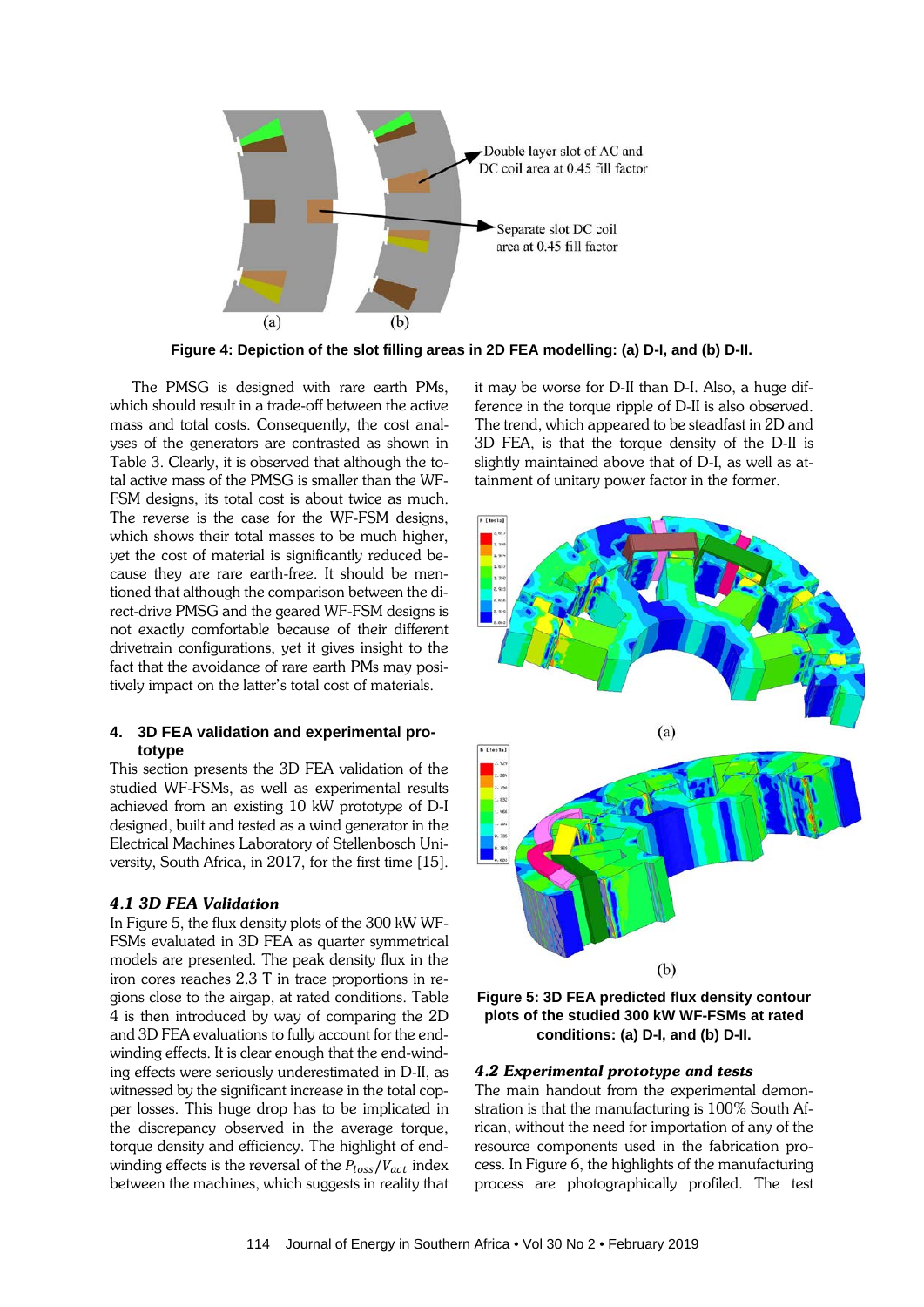bench is shown in Figure 7, while Figure 8 is used to gauge some of the measured results with those predicted initially at the design stage. At higher loading, it appears the effect of saturation becomes daring, as observed in Figure 8. Other than that, a good agreement is indicated. The level of agreement achieved through the experimental testing of the 10 kW prototype yields some promise as to the feasibility of furthering the power levels to the proposed 300 kW wind generator concepts for South Africa's wind power industry, as already being initiated in this study.



**Figure 6: Manufacturing process of a 10 kW WF-FSM wind generator prototype [15].**

|        | Table 4: Comparison between 2D and 3D FEA performance data of 300 kW wind generators. |       |                  |       |                   |      |      |                |             |          |       |                                  |       |                              |      |                                |  |
|--------|---------------------------------------------------------------------------------------|-------|------------------|-------|-------------------|------|------|----------------|-------------|----------|-------|----------------------------------|-------|------------------------------|------|--------------------------------|--|
|        | $\Delta \tau_L$<br>(%)                                                                |       | $P_{cu}$<br>(kW) |       | $P_{core}$<br>(kW |      |      | $T_r$<br>(kNm) |             | n<br>(%) |       | $P_{loss}/V_{act}$<br>$(kW/m^3)$ |       | $T_r/V_{act}$<br>$(kNm/m^3)$ |      | РF<br>$\overline{\phantom{a}}$ |  |
|        | 2D                                                                                    | 3D    | 2D               | 3D    | 2D                | 3D   | 2D   | 3D             | 2D          | 3D       | 2D    | 3D                               | 2D    | 3D                           | 2D   | 3D                             |  |
| D-I    | 8.76                                                                                  | 8.85  | 15.63            | 15.60 | 3.16              | 3.56 | 9.52 | 9.03           | 94.15 93.67 |          | 41.38 | 42.19                            | 20.86 | 19.88                        | 0.79 | 0.65                           |  |
| $D-II$ | 5.56                                                                                  | 17.96 | 10.52            | 16.08 | 2.32              | 2.09 | 9.43 | 8.24           | 95.91       | 93.44    | 34.29 | 48.53                            | 24.79 | 22.00                        | 0.98 | 1.00                           |  |

Inverters Induction WF-FSM machine prototype  $Contro$ system  $DC$ source

**Figure 7: WF-FSM wind generator prototype being tested on laboratory test bench [15].**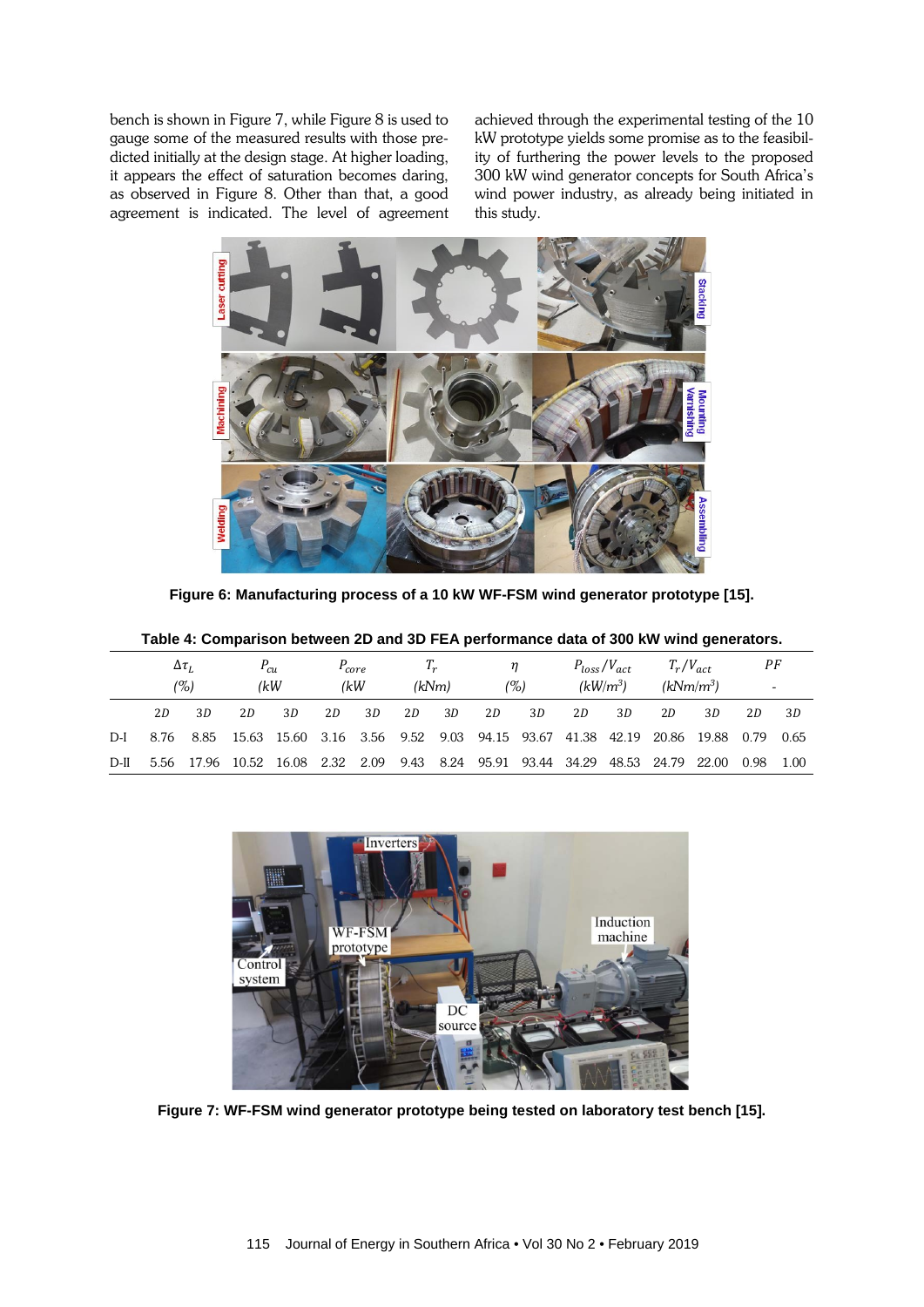

**Figure 8: Measured electromagnetic torque under varying load current [11].**

#### **5. Conclusions**

In this paper, an optimal design comparison has been initiated for two wound-field flux switching machine variants, profiled as D-I and D-II, at 300 kW power ratings, in order to demonstrate the industrial relevance of rare earth-free wind generators to the booming South Africa wind power industry. In 2D finite element analyses (FEA), D-II shows better performance credentials in response to the specified design constraints, but with a significant discrepancy in the specific direct current copper losses observed due to unfair approximations of the slot filling factors. However, after undertaking 3D FEA, the results show that the end-winding effects of D-II have been seriously underrated, of which among other things, the  $P_{loss}/V_{act}$  index increases by 15% compared to

D-I. However, the torque density and power factor of D-II remains steadfastly higher than D-I, even in 3D FEA. At the time of writing, a locally manufactured 10 kW laboratory prototype of D-I existed, ensuring that some experimental validation is provided. In conclusion, the study uncovers some degree of design feasibility with perceived economic benefits of the proposed wind generators for South Africa's wind power industry.

#### **Author roles**

*U.B. Akuru* designed the research, did the analysis and the technical report.

*M.J.* Kamper provided guidelines on the research techniques and inputs on the write-up.

#### **References**

- [1] REN21, *Renewables 2018 global status report* (Paris: REN21 Secretariat), 2018. Available[: www.ren21.net/gsr.](http://www.ren21.net/gsr)
- [2] Draft IRP-2018: Integrated Resource Plan Department of Energy, Republic of South Africa, August 2018. Accessed online on 2018/10/16 at: http://www.energy.gov.za/IRP/irp-update-draft-report2018/IRP-Update-2018- Draft-for-Comments.pdf
- [3] Goudarzi, N. and Zhu, W. D. 2013. A review on the development of wind turbine generators across the world. *International Journal of Dynamics and Control* 2013(1): 192–202. [https://doi.org/10.1007/s40435-013-](https://doi.org/10.1007/s40435-013-0016-y)  $0016 - v$
- [4] Keysan, O. 2017. Future electrical generator technologies for offshore wind turbines, *Wind Power, E&T IET Services, Aug 16, 2017*. Accessed online on 2018/07/12 at: [https://energyhub.theiet.org/users/60216-ozan](https://energyhub.theiet.org/users/60216-ozan-keysan/posts/19442-future-electrical-generator-technologies-for-offshore-wind-turbines)[keysan/posts/19442-future-electrical-generator-technologies-for-offshore-wind-turbines](https://energyhub.theiet.org/users/60216-ozan-keysan/posts/19442-future-electrical-generator-technologies-for-offshore-wind-turbines)
- [5] Pavel, C. C., Lacal-Arántegui, R., Marmier, A., Schüler, D., Tzimas, E., Buchert, M., Jenseit, W. and Blagoeva, D. 2017. Substitution strategies for reducing the use of rare earths in wind turbines. *Resources Policy* 52: 349-357. <https://doi.org/10.1016/j.resourpol.2017.04.010>
- [6] VENPOWER:<http://www.venpower.de/index.html>
- [7] Rauch, S. E. and Johnson, L. J. 1955. Design principles of flux*–*switching alternators. *AIEE Transactions* 74(3): 1261–1268.<https://doi.org/10.1109/AIEEPAS.1955.4499226>
- [8] Cheng, M., Hua, W., Zhang, J. and Zhao, W. 2011. Overview of stator*–*permanent magnet brushless machines. *IEEE Transactions on Industrial Electronics* 58(11): 5087–5101.<https://doi.org/10.1109/TIE.2011.2123853>